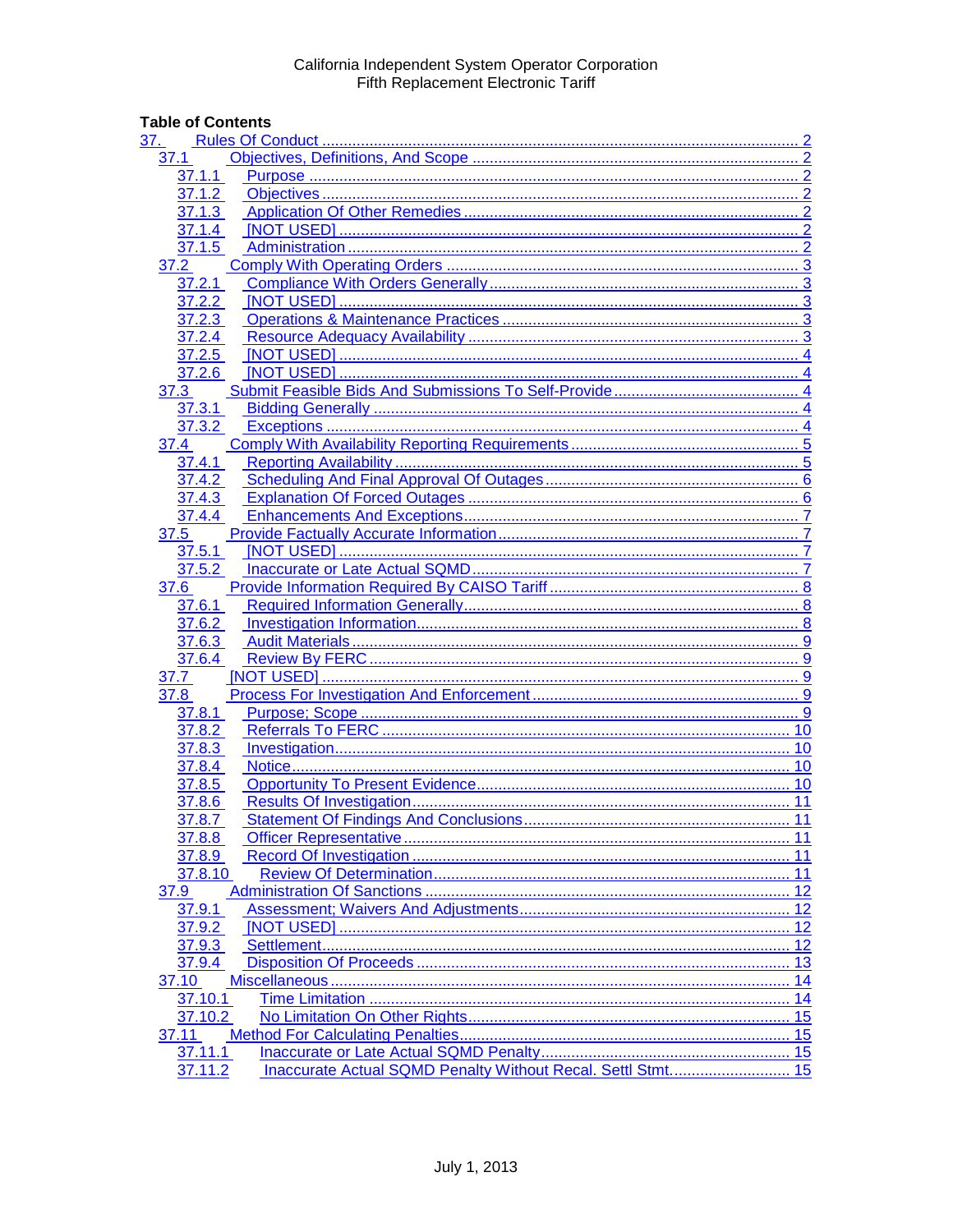## <span id="page-1-0"></span>**37. Rules Of Conduct**

## <span id="page-1-1"></span>**37.1 Objectives, Definitions, And Scope**

## <span id="page-1-2"></span>**37.1.1 Purpose**

Section 37 sets forth the guiding principles for participation in the markets administered by the CAISO. The specified Rules of Conduct are intended to provide fair notice to Market Participants of the conduct expected of them, to provide an environment in which all parties may participate on a fair and equal basis, to redress instances of gaming and other instances of anticompetitive behavior, and thereby to foster confidence of Market Participants, ratepayers and the general public in the proper functioning of the CAISO markets.

#### <span id="page-1-3"></span>**37.1.2 Objectives**

The objectives of this CAISO Tariff are to:

- (a) Provide clear Rules of Conduct specifying the behavior expected of Market Participants; and
- (b) For those Rules of Conduct involving objectively identifiable behavior, establish in advance the Sanctions for violation of the specified Rules of Conduct.

#### <span id="page-1-4"></span>**37.1.3 Application Of Other Remedies**

The activities and remedies authorized under this Section 37 are in addition to any other actions or relief that may be available to the CAISO elsewhere in the CAISO Tariff or under law, regulation or order. Nothing in this Section 37 limits or should be construed to limit the right of the CAISO to take action or seek relief otherwise available to it, and such action or relief may be pursued in addition to the action or relief specified in this Section 37.

#### <span id="page-1-5"></span>**37.1.4 [NOT USED]**

#### <span id="page-1-6"></span>**37.1.5 Administration**

The CAISO shall administer the following Rules of Conduct specified herein: Section 37.4.1, Section 37.4.2, Section 37.4.3, Section 37.5.2, Section 37.6.1, Section 37.6.2, and Section 37.6.3. FERC shall administer the following Rules of Conduct specified herein: Section 37.2.1, Section 37.2.3, Section 37.2.4, and Section 37.3.1.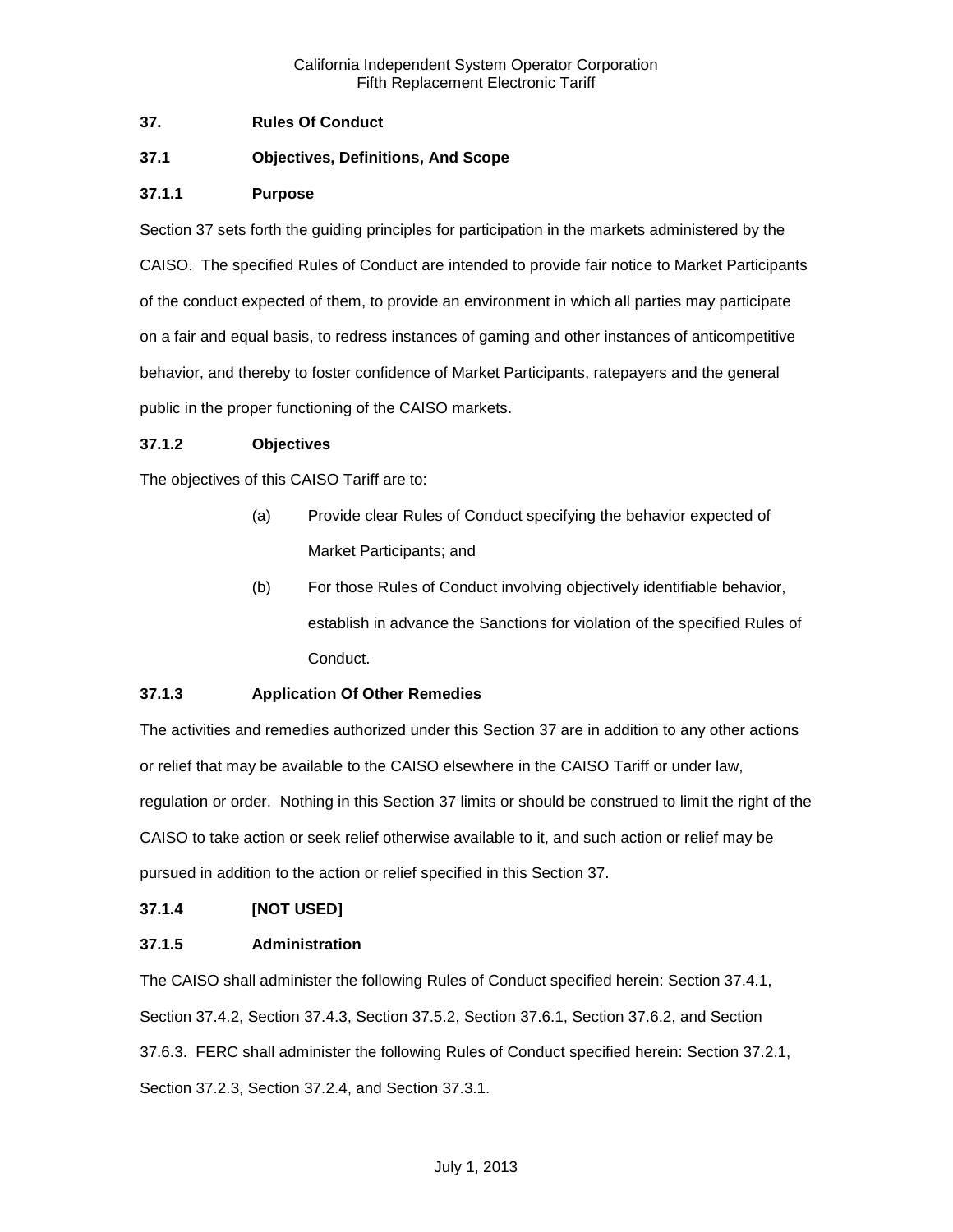## <span id="page-2-0"></span>**37.2 Comply With Operating Orders**

## <span id="page-2-1"></span>**37.2.1 Compliance With Orders Generally**

## **37.2.1.1 Expected Conduct**

Market Participants must comply with operating orders issued by the CAISO as authorized under the CAISO Tariff. For purposes of enforcement under this Section 37.2, an operating order shall be an order(s) from the CAISO directing a Market Participant to undertake, a single, clearly specified action (e.g., the operation of a specific device, or change in status of a particular Generating Unit) that is intended by the ISO to resolve a specific operating condition. Deviation from an ADS Dispatch Instruction shall not constitute a violation of this Section 37.2.1.1. A Market Participant's failure to obey an operating order containing multiple instructions to address a specific operating condition will result in a single violation of Section 37.2. If some limitation prevents the Market Participant from fulfilling the action requested by the CAISO then the Market Participant must promptly and directly communicate the nature of any such limitation to the

CAISO.

| 37.2.1.2 | [NOT USED] |
|----------|------------|
|----------|------------|

- <span id="page-2-2"></span>**37.2.2 [NOT USED]**
- **37.2.2.1 [NOT USED]**
- **37.2.2.2 [NOT USED]**
- <span id="page-2-3"></span>**37.2.3 Operations & Maintenance Practices**

#### **37.2.3.1 Expected Conduct**

Market Participants shall undertake such operating and maintenance practices as necessary to avoid contributing to a major Outage or prolonging response time to a major Outage. For the purposes of this Section 37.2.3.1, a major Outage is an Outage that affects at least ten (10) percent of the Load served by the Distribution System of a UDC or any Outage that results in major damage to the CAISO Controlled Grid or to the health and safety of personnel.

- **37.2.3.2 [NOT USED]**
- <span id="page-2-4"></span>**37.2.4 Resource Adequacy Availability**
- **37.2.4.1 Expected Conduct**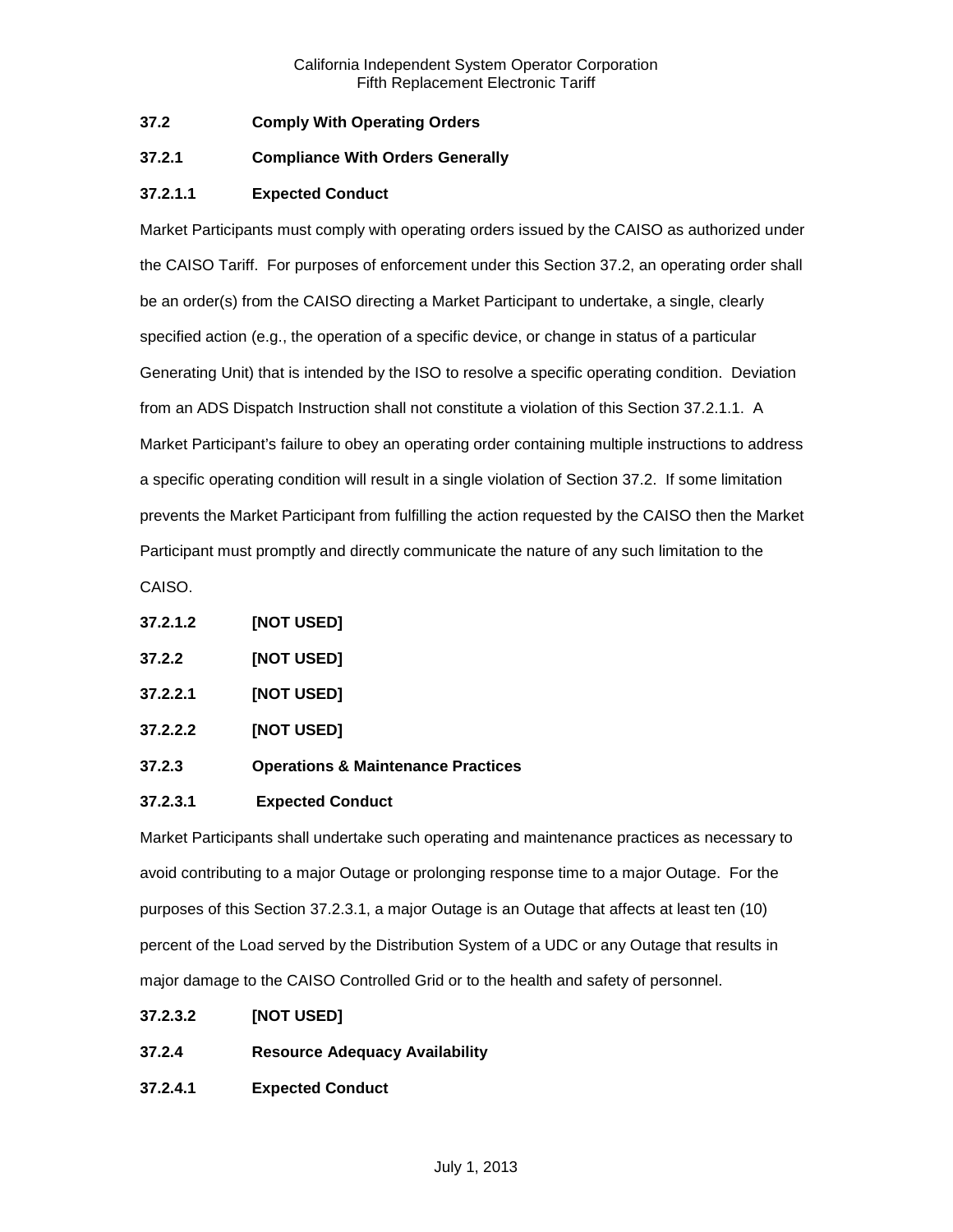Subject to Section 40, a Market Participant shall start a Generating Unit listed as a Resource Adequacy Resource and bring it on-line and/or available consistent with a DAM or RUC commitment or Real-Time Dispatch Instructions and once started up, shall not shut down a Generating Unit listed as a Resource Adequacy Resource in a manner that is inconsistent with a DAM or RUC commitment or Real-Time Dispatch Instructions, unless the CAISO releases the Generating Unit after the RUC process is completed, or a derate or Outage prevents the Generating Unit from being on-line and available.

**37.2.4.2 [NOT USED]**

<span id="page-3-0"></span>

| 37.2.5 | [NOT USED] |
|--------|------------|
|--------|------------|

<span id="page-3-1"></span>**37.2.6 [NOT USED]**

<span id="page-3-2"></span>**37.3 Submit Feasible Bids And Submissions To Self-Provide**

<span id="page-3-3"></span>**37.3.1 Bidding Generally**

## **37.3.1.1 Expected Conduct**

Market Participants must submit Bids for Energy, RUC Capacity and Ancillary Services and Submissions to Self-Provide an Ancillary Service from resources that are reasonably expected to be available and capable of performing at the levels specified in the Bid, and to remain available and capable of so performing based on all information that is known to the Market Participant or should have been known to the Market Participant at the time of submission. HASP Intertie Schedules for import or export Energy are not subject to the foregoing requirement, but failure to deliver on such HASP Intertie Schedules can be subject to referral by DMM under Section 11.1, Appendix P where the failure to deliver is suspected to be a Market Violation.

#### **37.3.1.2 [NOT USED]**

## <span id="page-3-4"></span>**37.3.2 Exceptions**

The submission of a Bid or of a Submission to Self-Provide Ancillary Services that causes, or that the CAISO expects to cause Congestion shall not, by itself, constitute a violation of Section 37.3.1.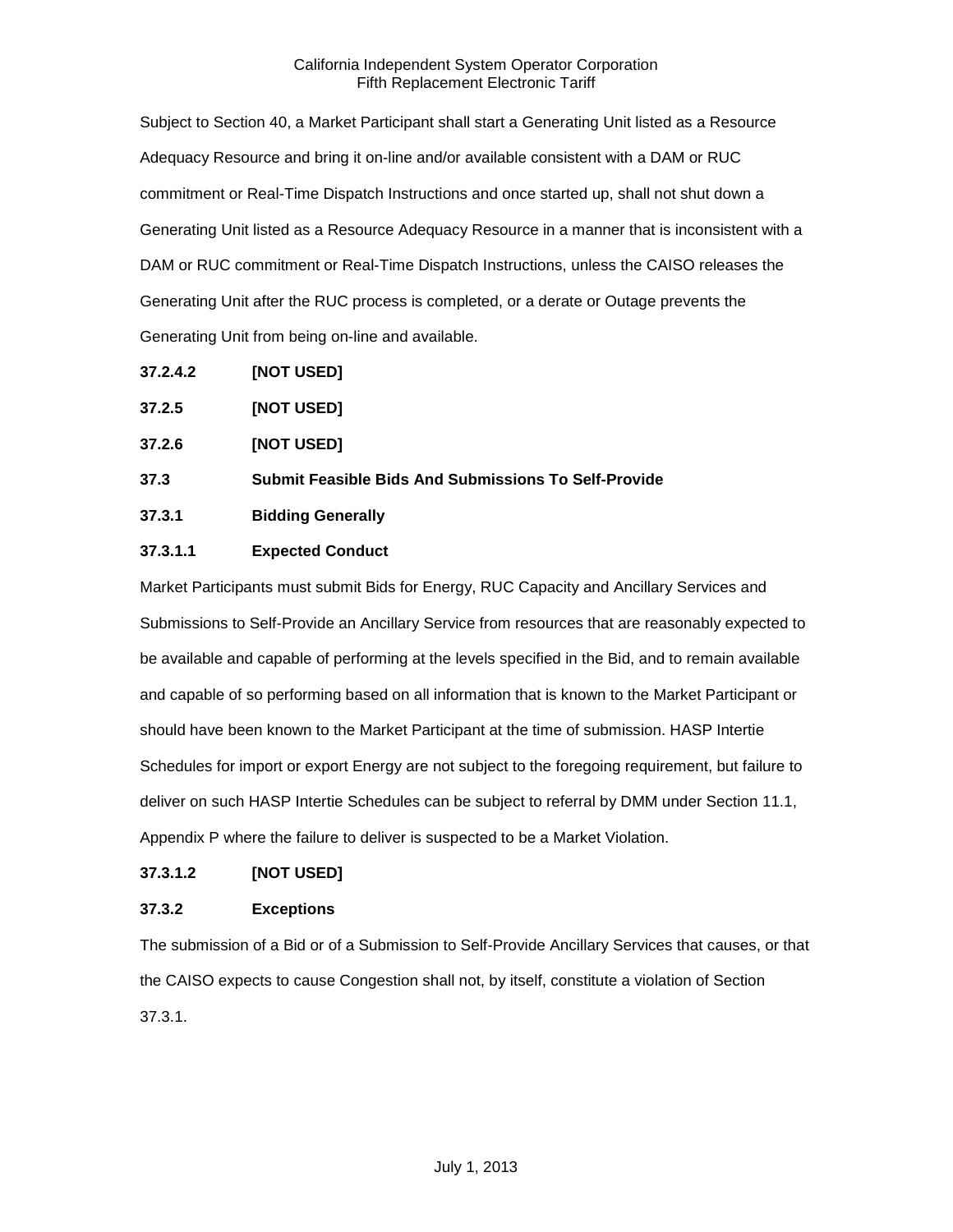## <span id="page-4-0"></span>**37.4 Comply With Availability Reporting Requirements**

### <span id="page-4-1"></span>**37.4.1 Reporting Availability**

## **37.4.1.1 Expected Conduct**

A Market Participant shall notify the CAISO Control Center of any Outage reportable pursuant to Section 9.3.10.3.1 of a Generating Unit subject to Section 4.6 within sixty (60) minutes after the Outage is discovered.

#### **37.4.1.2 Sanctions**

A "violation" for purposes of this Section shall mean each failure to notify the CAISO Control Center about an Outage of a Generating Unit within sixty (60) minutes after the Outage is discovered, as required by Section 37.4.1, except that (a) for each Generating Unit, the first such failure in a calendar month shall not constitute a violation, and (b) for each Generating Unit, multiple failures in the same calendar day shall constitute a single violation. The Sanctions for a violation of Section 37.4.1 shall be as follows:

- (a) for each Generating Unit that is the subject of a violation, the Sanction for the first violation in a calendar month shall be a warning letter;
- (b) for each Generating Unit that is the subject of a violation, the Sanction for the second and subsequent violations in a calendar month will be a financial penalty, as follows:
	- (i) if the Generating Unit has not been the subject of a financial penalty for a previous violation within twelve (12) months of the instant violation, the Sanction will be \$1,000;
	- (ii) if the Generating Unit has been the subject of one financial penalty for a previous violation within twelve (12) months of the instant violation, the Sanction will be \$2,000;
	- (iii) if the Generating Unit has been the subject of two or more financial penalties for previous violations within twelve (12) months of the instant violation, the Sanction will be \$5,000.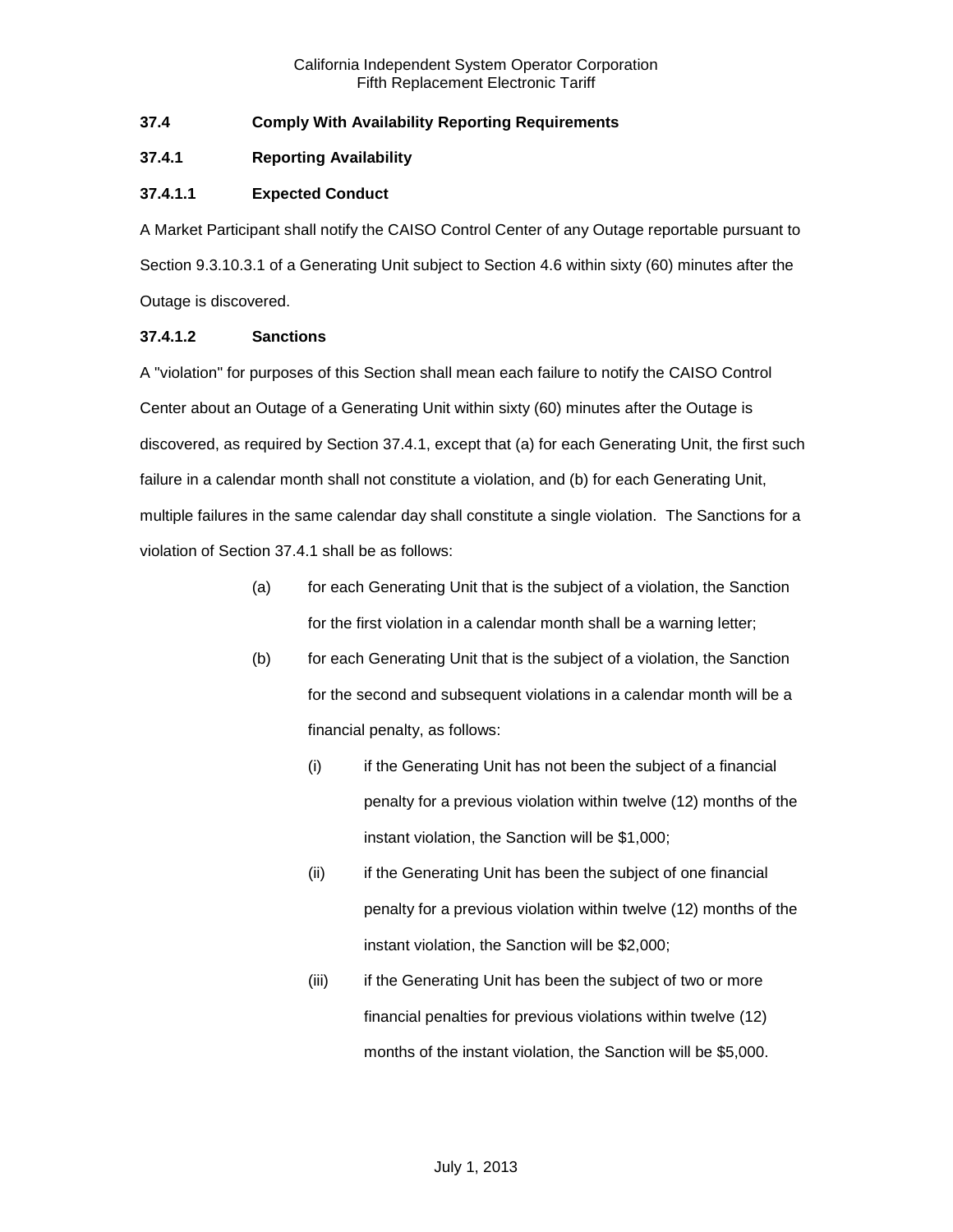# <span id="page-5-0"></span>**37.4.2 Scheduling And Final Approval Of Outages**

## **37.4.2.1 Expected Conduct**

A Market Participant shall not undertake an Outage except as approved by the CAISO Outage Coordination Office in accordance with Section 9.3.2, Section 9.3.9, and Section 9.3.6.6. A Market Participant shall not commence any Outage without obtaining final approval from the CAISO Control Center in accordance with Sections 9.3.9 and 9.3.10.

## **37.4.2.2 Sanctions**

The Sanctions for a violation of Section 37.4.2 shall be as follows: for the first violation within a rolling twelve (12) month period, \$5,000; for subsequent violations within a rolling twelve (12) month period, \$10,000. A "violation" shall mean each Outage undertaken for which all required approvals were not obtained.

## <span id="page-5-1"></span>**37.4.3 Explanation Of Forced Outages**

# **37.4.3.1 Expected Conduct**

As required by Section 9.3.10.6, a Market Participant must provide a detailed explanation of a Forced Outage within two (2) Business Days after the Operator initially notifies the CAISO pursuant to Section 9.3.10.3.1 of the change in maximum output capability. To enable the CAISO to review the explanation submitted by the Operator and to prepare a report on the Forced Outage, the CAISO may request that the Market Participant submit additional information regarding the Forced Outage. An Operator must provide information requested by the CAISO within four (4) Business Days of the CAISO's request for the submission of additional information regarding the Forced Outage.

## **37.4.3.2 Sanctions**

The Sanction for failing to provide an explanation of Forced Outage within the deadline established in Section 37.4.3.1 and Section 9.3.10.6 shall be \$500 per day for each day the explanation is late. The Sanction for failing to provide a response to a request for additional information regarding the Forced Outage within the deadline established in the request for additional information shall be as specified in Section 37.6.1.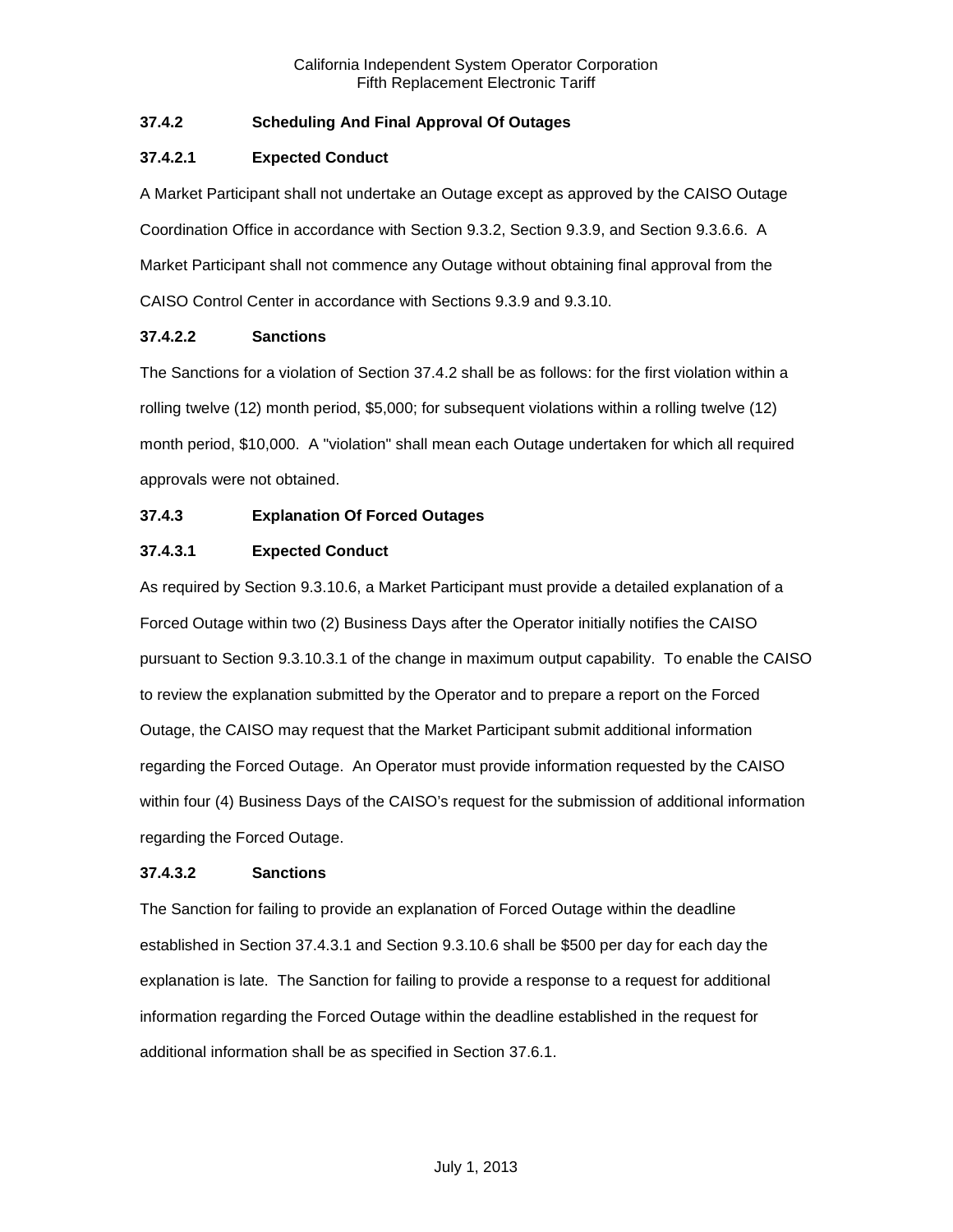## <span id="page-6-0"></span>**37.4.4 Enhancements And Exceptions**

Except as otherwise specifically provided, penalty amounts shall be tripled for any violation of Section 37.4.1 through Section 37.4.3 that occurs during a CAISO System Emergency. Violations of the above rules that result in circumstances in which an Uninstructed Deviation Penalty under Section 11.23 is assessed shall not be subject to Sanction under this Section.

37.4.

- <span id="page-6-1"></span>**37.5 Provide Factually Accurate Information**
- <span id="page-6-2"></span>**37.5.1 [NOT USED]**
- **37.5.1.2 [NOT USED]**
- <span id="page-6-3"></span>**37.5.2 Inaccurate or Late Actual SQMD**

## **37.5.2.1 Expected Conduct**

Scheduling Coordinators representing Scheduling Coordinator Metered Entities shall provide complete and accurate Settlement Quality Meter Data for each Trading Hour and shall correct any errors in such data no later than forty-eight (48) Business Days after the Trading Day (T+48B). Failure either to submit complete and accurate Actual Settlement Quality Meter Data or to replace Estimated Settlement Quality Meter Data with complete and accurate Actual Settlement Quality Meter Data by T+48B is late Actual Settlement Quality Meter Data and shall be a violation of this rule. The failure to provide complete and accurate Actual Settlement Quality Meter Data, as required by Section 10.3.6 that causes an error to exist in such Settlement Quality Meter Data after forty-eight (48) Business Days after the Trading Day (T+48B) shall be a violation of this rule. Scheduling Coordinators that fail to submit Scheduling Coordinator Estimated Settlement Quality Meter Data that is complete and based on a good faith estimate that reasonably represents Demand and/or Generation quantities for each Settlement Period as required by Section 10 shall be a violation of this rule and may be referred to DMM for investigation.

#### **37.5.2.2 Sanctions**

Violations under this Section 37.5.2 shall be subject to Sanction described in Section 37.11.

#### **37.5.2.3 Disposition of Sanction Proceeds**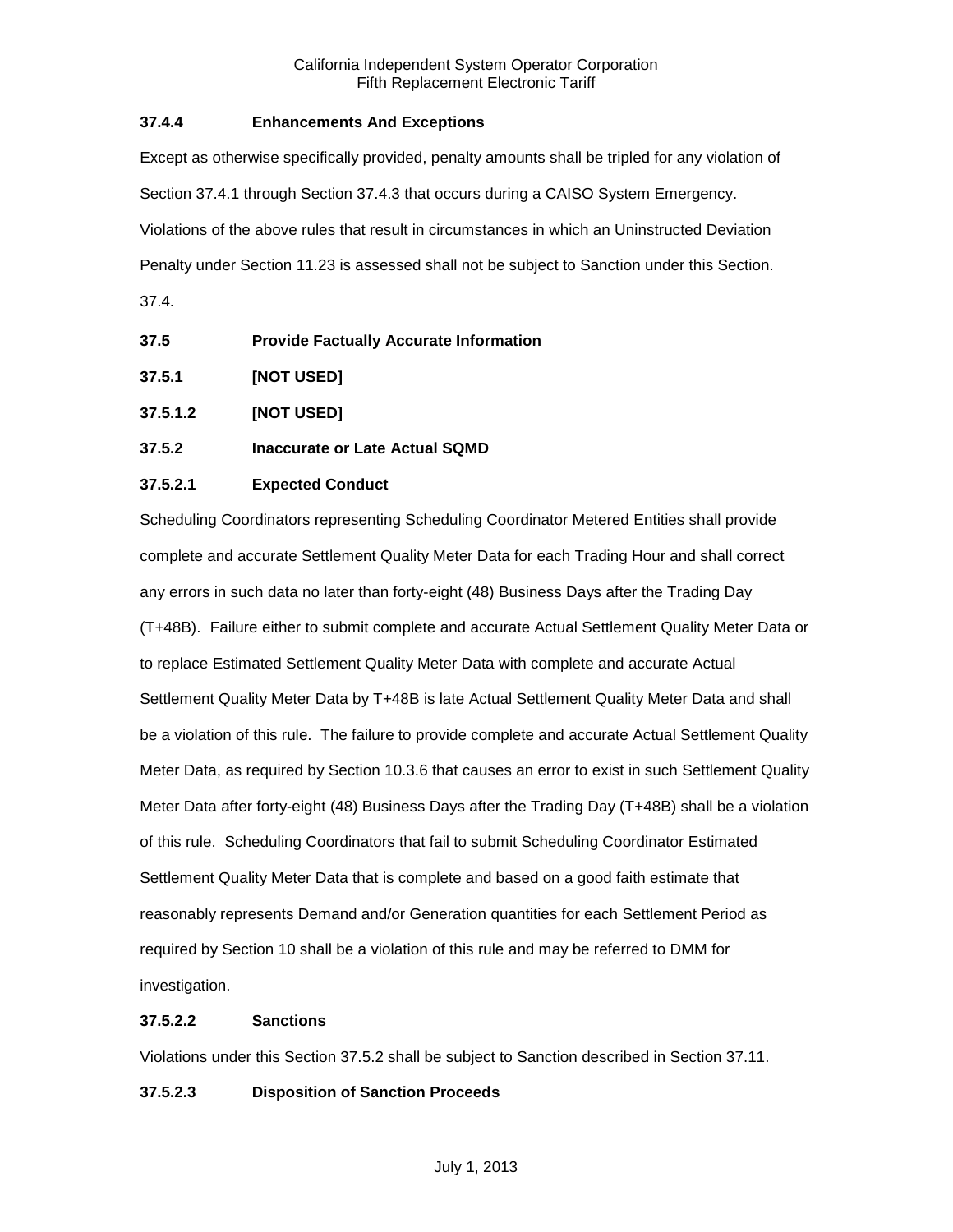For purposes of redistributing collected market adjustments, any amounts collected under this provision shall be applied first to those parties affected by the conduct. Any excess amounts shall be disposed of as set forth in Section 37.9.4.

# <span id="page-7-0"></span>**37.6 Provide Information Required By CAISO Tariff**

## <span id="page-7-1"></span>**37.6.1 Required Information Generally**

# **37.6.1.1 Expected Conduct**

Except as provided below in Section 37.6.4 (Review by FERC), all information that is required to be submitted to the CAISO under the CAISO Tariff must be submitted by the specified deadline. For the purposes of this Section 37.6.1.1, the specified deadline is either the deadline established directly in the CAISO Tariff or, where the CAISO Tariff does not establish a specific deadline, by the deadline that the CAISO has authority to establish under the CAISO Tariff.

## **37.6.1.2 Sanctions**

Except as otherwise provided below, in Section 37.6.2 and Section 37.6.3, the Sanction for a violation of Section 37.6.1.1 shall be \$500 for each day that the required information is late.

# <span id="page-7-2"></span>**37.6.2 Investigation Information**

# **37.6.2.1 Expected Conduct**

Except as provided below in Section 37.6.4 (Review by FERC), Market Participants must submit information in response to a written request by the CAISO for information requested in the course of an investigation authorized by the CAISO by the deadline established in the request by the CAISO.

## **37.6.2.2 Sanctions**

The Sanction for a violation of Section 37.6.2 shall be as follows: for the first violation in a rolling twelve (12) month period, \$1000/day; for the second violation in a rolling twelve (12) month period, \$2000/day; for the third and subsequent violations in a rolling twelve (12) month period, \$5000/day. For purposes of this subsection, a violation shall be each failure to provide a full response to a written request and the Sanction shall be determined from the date that the response was due until a full response to the request is received.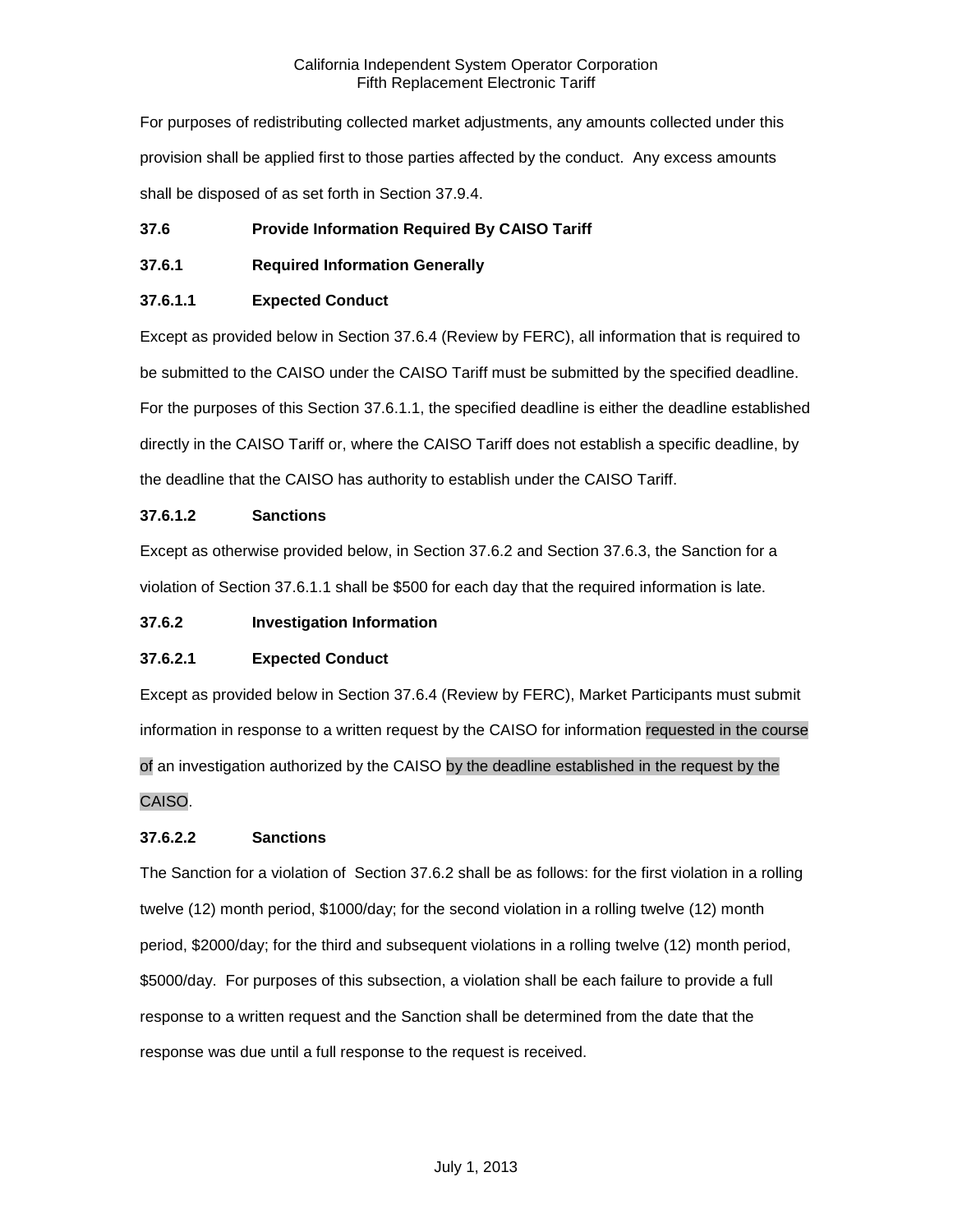## <span id="page-8-0"></span>**37.6.3 Audit Materials**

## **37.6.3.1 Expected Conduct**

Except as provided below in Section 37.6.4 (Review by FERC), Market Participants shall comply with the CAISO's audit and/or test procedures authorized pursuant to Section 10.3.10, and further shall perform and submit an annual self-audit as required by the procedures the ISO establishes pursuant to Section 10.3.10, including procedures established relating to the deadline for submitting the required audit.

## **37.6.3.2 Sanctions**

For failure to submit an audit report as required by Section 10.3.10.1, the Sanction shall be \$1000/day until such report is received by the CAISO. For all other violations of this rule the Sanctions shall be as follows: for the first violation in a rolling twelve (12) month period, \$1000/day; for the second violation in a rolling twelve (12) month period, \$2000/day; for the third and subsequent violations in a rolling twelve (12) month period, \$5000/day. For purposes of this subsection, a "violation" shall be each failure to provide all information required under the audit or test, from the date that the information was due until all required information is received by the CAISO.

#### <span id="page-8-1"></span>**37.6.4 Review By FERC**

A Market Participant who objects to an information, audit or test obligation that is enforceable under Section 37.6.1, Section 37.6.2 or Section 37.6.3 above shall have the right immediately (and in all events, no later than the due date for the information) to seek review of the obligation with FERC. In the event that such review is sought, the time for submitting the response or other information to the CAISO shall be tolled until FERC resolves the issue.

## <span id="page-8-2"></span>**37.7 [NOT USED]**

## <span id="page-8-3"></span>**37.8 Process For Investigation And Enforcement**

## <span id="page-8-4"></span>**37.8.1 Purpose; Scope**

The provisions of this Section 37.8 set forth the procedures by which the CAISO will independently investigate potential violations of the Rules of Conduct and administer enforcement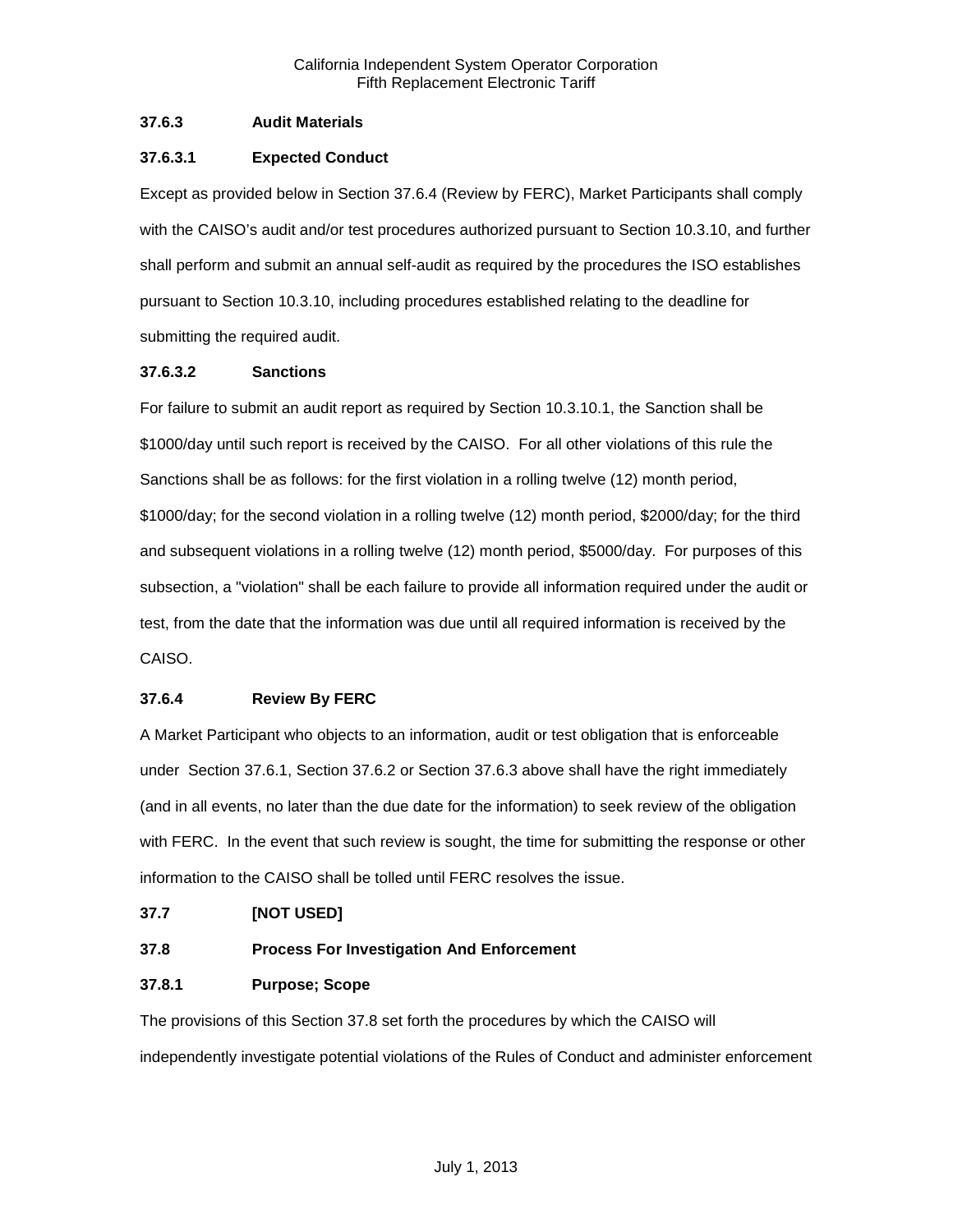activities. Except as hereinafter provided the provisions of this section apply to the Rules of Conduct set forth in Sections 37.2 through 37.6.

## <span id="page-9-0"></span>**37.8.2 Referrals To FERC**

Section 37.2.1, Section 37.2.3, Section 37.2.4, and Section 37.3.1 shall be enforced by FERC, in accordance with FERC's rules and procedures. Pursuant to Section 11 of Appendix P, DMM shall refer suspected violations of Section 37.2.1, Section 37.2.3, Section 37.2.4, and Section 37.3.1 to FERC. For violations of this Section 37 that are enforced by FERC, Section 37.8.3, Section 37.8.4, Section 37.8.5, Section 37.8.6, Section 37.8.7, Section 37.8.8, Section 37.8.9, and Section 37.8.10 shall not apply to any investigation DMM may conduct of a suspected Market Violation to FERC.

#### <span id="page-9-1"></span>**37.8.3 Investigation**

The CAISO shall conduct a reasonable investigation seeking available facts, data, and other information relevant to the potential Rules of Conduct violation.

#### <span id="page-9-2"></span>**37.8.4 Notice**

The CAISO shall provide notice of the investigation in sufficient detail to allow for a meaningful response to the Scheduling Coordinator and, as limited below, to all Market Participants the Scheduling Coordinator represents that are the subject(s) of the investigation. The CAISO shall contact the Market Participant(s) that may be involved, so long as the CAISO has sufficient objective information to identify and verify the role of the Market Participant(s) in the potential Rules of Conduct violation. Such Market Participant(s) will likely have an existing contractual relationship with the CAISO (e.g., UDC, MSS, CAISO Metered Entity, Participating Transmission Owner, Participating Generator, Participating Load, or Demand Response Provider).

## <span id="page-9-3"></span>**37.8.5 Opportunity To Present Evidence**

The CAISO shall provide an opportunity to the Market Participant(s) that are the subject(s) of the investigation to present any issues of fact or other information relevant to the potential Rules of Conduct violation being investigated. The CAISO shall consider all such information or data presented.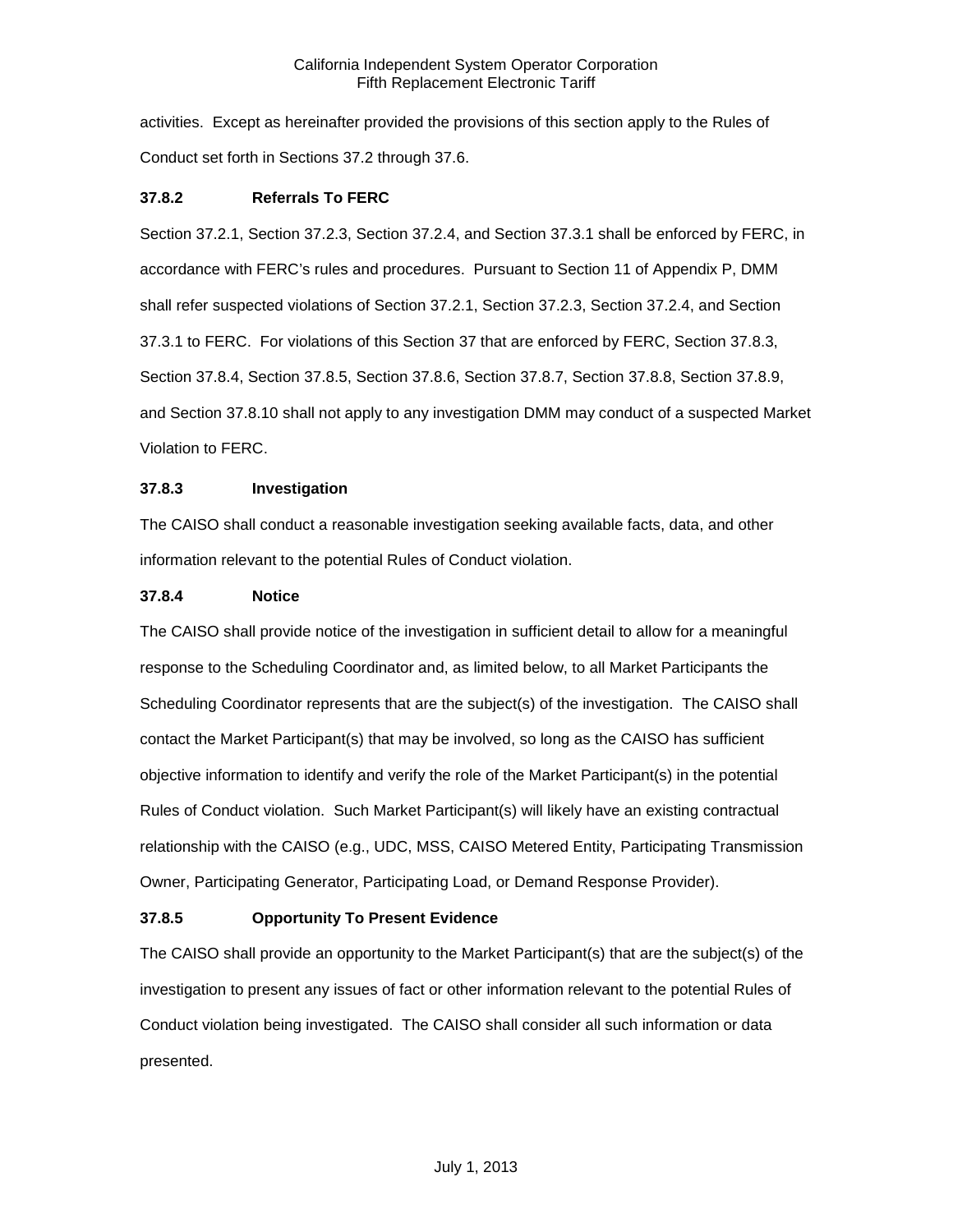## <span id="page-10-0"></span>**37.8.6 Results Of Investigation**

The CAISO shall notify the Market Participant(s) that are the subject(s) of the investigation of the results of the investigation. The Market Participant(s) shall have thirty (30) days to respond to the findings of the CAISO before the CAISO makes a determination of whether a Sanction is required by this CAISO Tariff.

## <span id="page-10-1"></span>**37.8.7 Statement Of Findings And Conclusions**

Where the investigation results in a Sanction, the CAISO shall state its findings and conclusions in writing, and will make such writing available to the Scheduling Coordinator and, as provided in Section 37.8.4, to the Market Participant(s) that are the subject(s) of the investigation.

## <span id="page-10-2"></span>**37.8.8 Officer Representative**

Where an investigation results in a Sanction by the CAISO, the CAISO shall direct its notice of such result to a responsible representative of the Scheduling Coordinator and, as provided in Section 37.8.4, to the Market Participant(s) that are the subject(s) of the investigation at the officer level.

## <span id="page-10-3"></span>**37.8.9 Record Of Investigation**

Where an investigation results in a Sanction, the CAISO will maintain a record of the investigation until its decision has been finally reviewed, if review is sought, or until the period for seeking review has expired.

## <span id="page-10-4"></span>**37.8.10 Review Of Determination**

A Market Participant that receives a Sanction may obtain immediate review of the CAISO's determination by directly appealing to FERC, in accordance with FERC's rules and procedures. In such case, the applicable Scheduling Coordinator shall also dispute the Recalculation Settlement Statement containing the financial penalty, in accordance with Section 11. The Recalculation Settlement Statement dispute and appeal to FERC must be made in accordance with the timeline for raising disputes specified in Section 11.29.8. The penalty will be tolled until FERC renders its decision on the appeal. The disposition by FERC of such appeal shall be final, and no separate dispute of such Sanction may be initiated under Section 13, except as provided in Section 37.9.3.4. For the purpose of applying the time limitations set forth in Section 37.10.1, a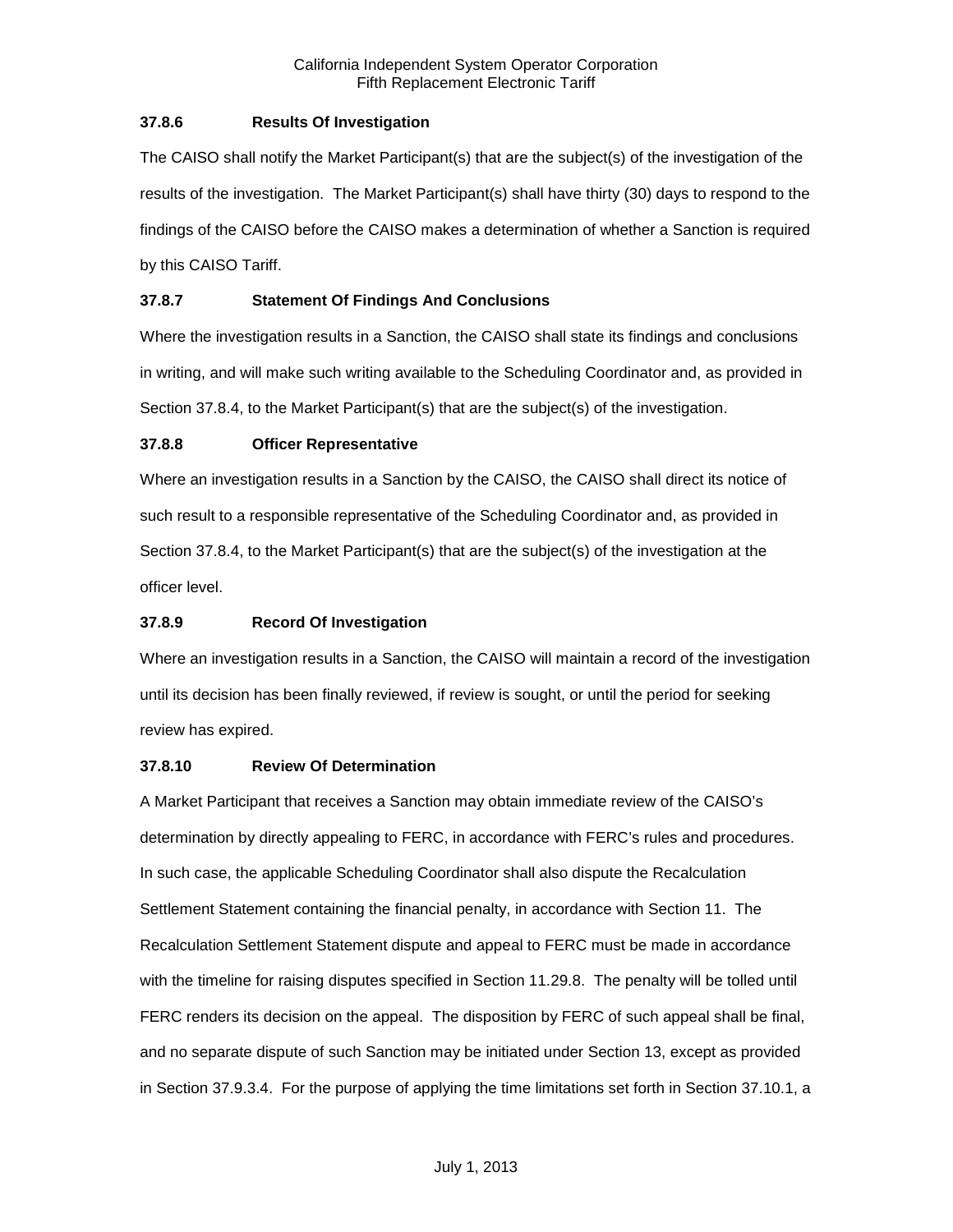Sanction will be considered assessed when it is included on a Recalculation Settlement Statement, whether or not the CAISO accepts a Scheduling Coordinator's dispute of such Recalculation Settlement Statement pending resolution of an appeal to FERC in accordance with this section or Section 37.9.3.3.

# <span id="page-11-0"></span>**37.9 Administration Of Sanctions**

# <span id="page-11-1"></span>**37.9.1 Assessment; Waivers And Adjustments**

Penalty amounts for violation of these Rules of Conduct shall be calculated as specified in Section 37.4.1.2, Section 37.4.2.2, Section 37.4.3.2, Section 37.4.4, Section 37.5.2.2, Section

37.6.1.2, Section 37.6.2.2, and Section 37.6.3.2.

<span id="page-11-2"></span>

| 37.9.2   | [NOT USED]                   |
|----------|------------------------------|
| 37.9.2.1 | [NOT USED]                   |
| 37.9.2.2 | [NOT USED]                   |
| 37.9.2.3 | [NOT USED]                   |
| 37.9.2.4 | <b>[NOT USED]</b>            |
| 37.9.2.5 | [NOT USED]                   |
| 37.9.2.6 | <b>[NOT USED]</b>            |
| 37.9.3   | Settlement                   |
| 37.9.3.1 | <b>Settlement Statements</b> |

<span id="page-11-3"></span>The CAISO will administer any penalties issued under this Section 37 through Recalculation Settlement Statements, as relevant, issued to the responsible Scheduling Coordinator by the CAISO. Before invoicing a financial penalty through the Settlement process, the CAISO will provide a description of the penalty to the responsible Scheduling Coordinator and all Market Participants the Scheduling Coordinator represents that are liable for the penalty, when the CAISO has sufficient objective information to identify and verify responsibility of such Market Participants. The description shall include the identity of the Market Participant that committed the violation and the amount of the penalty.

**37.9.3.2 Payment**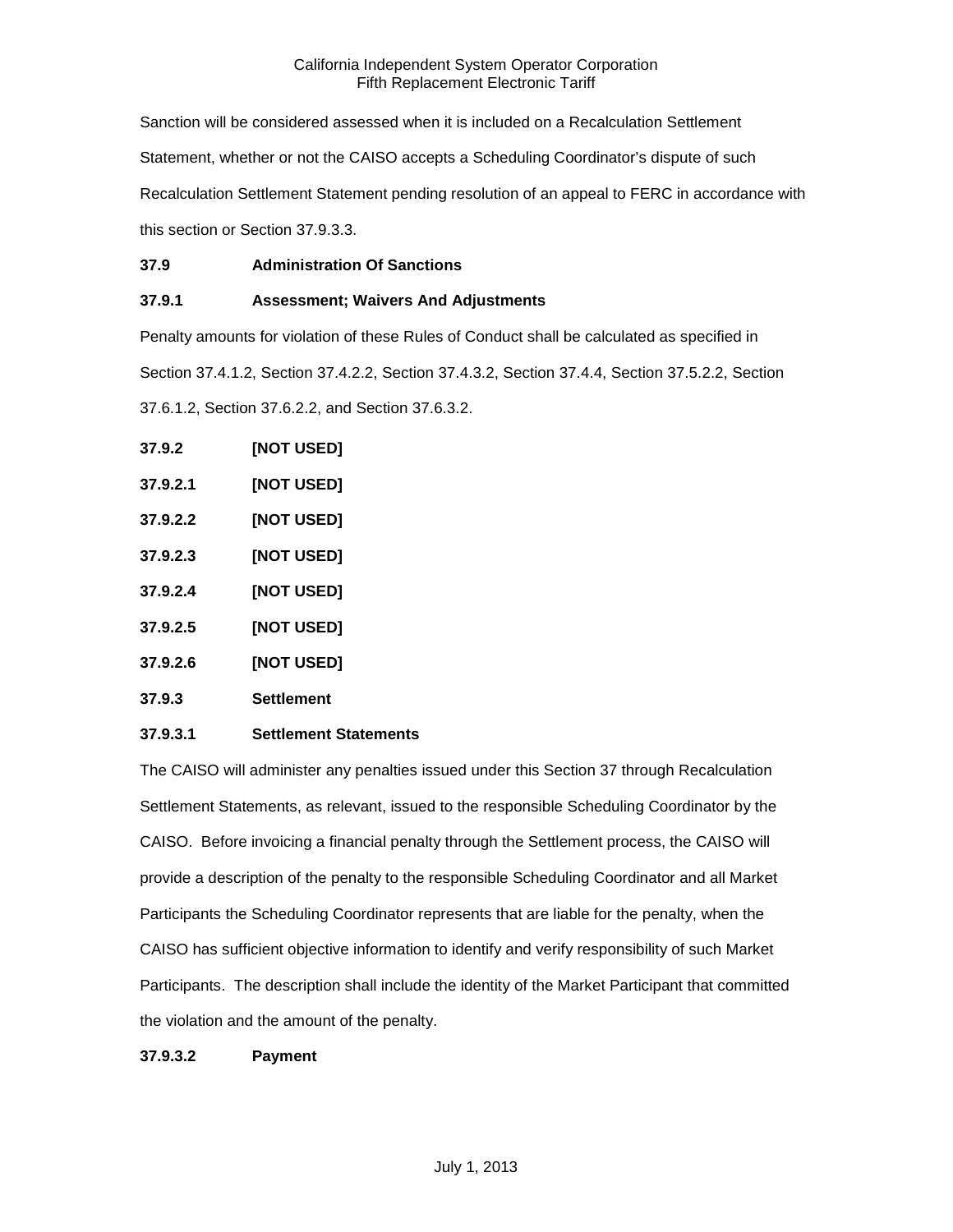Except as provided in Section 37.8.10 or Section 37.9.3.3 below, the Scheduling Coordinator shall be obligated to pay all penalty amounts reflected on Settlement Statements to the CAISO pursuant to the CAISO's Settlement process, as set forth in Section 11.

#### **37.9.3.3 Other Responsible Party**

Where a party or parties other than the Scheduling Coordinator is responsible for the conduct giving rise to a penalty reflected on a Settlement Statement, and where the Scheduling Coordinator bears no responsibility for the conduct, such other party or parties ultimately shall be liable for the penalty. Under such circumstances, the Scheduling Coordinator shall use reasonable efforts to obtain payment of the penalty from the responsible party(ies) and to remit such payment to the CAISO in the ordinary course of the Settlement process. In the event that the responsible party(ies) wish to dispute the penalty, or the Scheduling Coordinator otherwise is unable to obtain payment from the responsible parties, the Scheduling Coordinator shall notify the CAISO and dispute the Settlement Statement. The CAISO promptly shall notify FERC. If the CAISO finds that a Market Participant separate from the Scheduling Coordinator that is unable to obtain payment from the responsible party(ies) is solely responsible for a violation, the Scheduling Coordinator that is unable to obtain payment may net its payment of its Invoice amount by the amount of the penalty in question. The CAISO may refuse to offer further service to any responsible party that fails to pay a penalty, unless excused under the terms of the CAISO Tariff, by providing notice of such refusal to the Scheduling Coordinator. Following such notice, the Scheduling Coordinator shall be liable for any subsequent penalties assessed on account of such responsible party.

#### **37.9.3.4 [NOT USED]**

#### <span id="page-12-0"></span>**37.9.4 Disposition Of Proceeds**

The CAISO shall collect penalties assessed pursuant to this Section 37.9 and deposit such amounts in an interest bearing trust account. After the end of each calendar year, the CAISO shall distribute the penalty amounts together with interest earned through payments to Scheduling Coordinators as provided herein. For the purpose of this Section 37.9.4, "eligible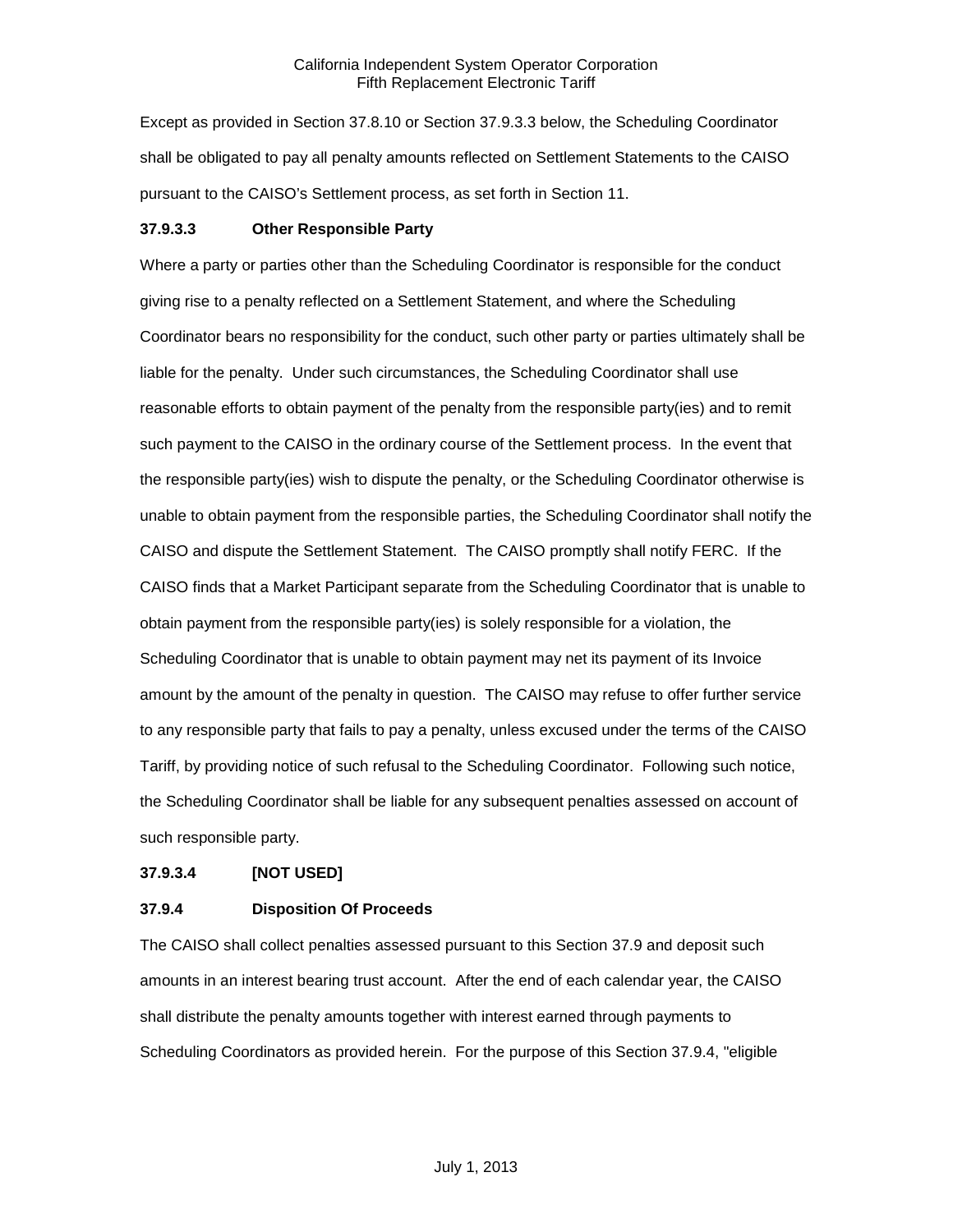Market Participants" shall be those Market Participants that were not assessed a financial penalty pursuant to this Section 37 during the calendar year.

Each Scheduling Coordinator that paid GMC during the calendar year will identify, in a manner to be specified by the CAISO, the amount of GMC paid by each Market Participant for whom that Scheduling Coordinator provided service during that calendar year. The total amount assigned to all Market Participants served by that Scheduling Coordinator in such calendar year (including the Scheduling Coordinator itself for services provided on its own behalf), shall equal the total GMC paid by that Scheduling Coordinator.

The CAISO will calculate the payment due each Scheduling Coordinator based on the lesser of the GMC actually paid by all eligible Market Participants represented by that Scheduling Coordinator, or the product of a) the amount in the trust account, including interest, and b) the ratio of the GMC paid by each Scheduling Coordinator for eligible Market Participants, to the total of such amounts paid by all Scheduling Coordinators. Each Scheduling Coordinator is responsible for distributing payments to the eligible Market Participants it represented in proportion to GMC collected from each eligible Market Participant.

Prior to allocating the penalty proceeds, the CAISO will obtain FERC's approval of its determination of eligible Market Participants and their respective shares of the trust account proceeds. If the total amount in the trust account to be so allocated exceeds the total GMC obligation of all eligible Market Participants, then such excess shall be treated in accordance with Section 11.29.9.6.3.

#### <span id="page-13-0"></span>**37.10 Miscellaneous**

#### <span id="page-13-1"></span>**37.10.1 Time Limitation**

An investigation of events potentially subject to Sanction by the CAISO under this Section 37 must be commenced within ninety (90) days of discovery of the events. Sanctions may be assessed under this Section 37 up to one year after discovery of the events constituting the violation, but no later than three years after the date of the violation. Nothing in this section shall limit the rights or liabilities of any party under any other provision of applicable laws, regulations or tariff provisions.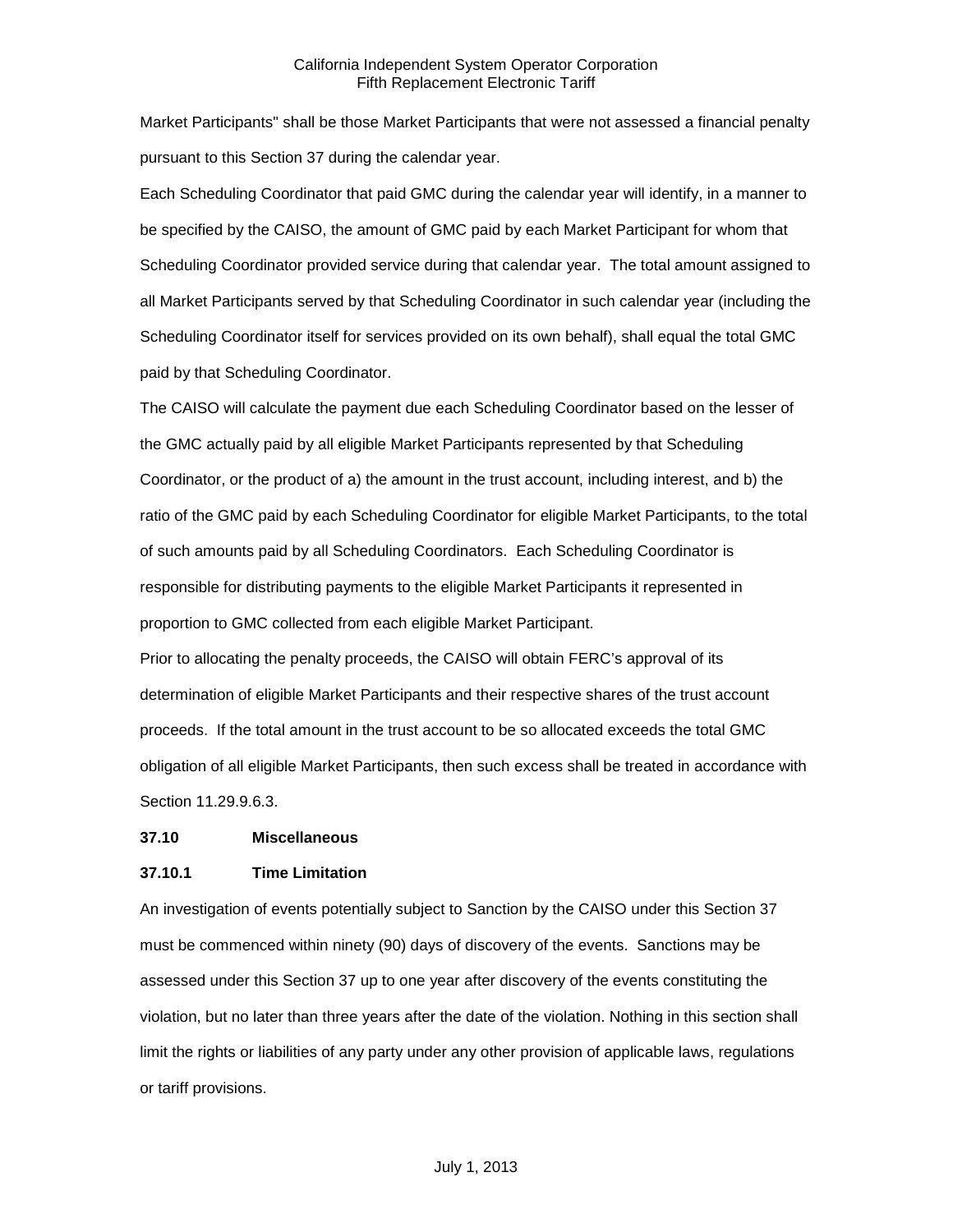## <span id="page-14-0"></span>**37.10.2 No Limitation On Other Rights**

Nothing contained in this Section 37 shall limit the ability of the CAISO to collect information from Market Participants or to establish new provisions pursuant to Section 15.

## <span id="page-14-1"></span>**37.11 Method For Calculating Penalties**

## <span id="page-14-2"></span>**37.11.1 Inaccurate or Late Actual SQMD Penalty**

There is no Sanction for the submission of inaccurate or late Actual Settlement Quality Meter Data used for a Recalculation Settlement Statement T+ 12B. However, failure by a Scheduling Coordinator, under a specific SCID, to submit Actual Settlement Quality Meter Data or to replace Estimated Settlement Quality Meter Data with Actual Settlement Quality Meter Data by forty-eight (48) Business Days after the Trading Day (T+48B) for one or more scheduled Resource IDs for a given Trading Day is late Actual Settlement Quality Meter Data and constitutes a Rule of Conduct violation. The Sanction is \$1,000 and the Scheduling Coordinator is required to submit Actual Settlement Quality Meter Data during the period specified in Section 10.3.6.4 for Recalculation Settlement Statement T+9M. Where a Scheduling Coordinator fails to submit Actual Settlement Quality Meter Data or to replace Estimated Settlement Quality Meter Data with Actual Settlement Quality Meter Data by T+48B for one or more scheduled Resource IDs for a given Trading Day and that Scheduling Coordinator also fails to submit Actual Settlement Quality Meter Data during the period specified in Section 10.3.6.3 for Recalculation Settlement Statement T+9M, then the Scheduling Coordinator shall also be levied a Sanction of \$3,000. The submission by a Scheduling Coordinator of Actual Settlement Quality Meter Data that causes an error to exist in such Actual Settlement Quality Meter Data after T+48B shall constitute inaccurate Actual Settlement Quality Meter Data and is a Rule of Conduct violation. The Sanction is \$1,000. All violations of this Section 37.11.1 shall be found per SCID per Trading Day and all Sanctions assessed under this Section 37.11.1 shall be levied per SCID per Trading Day. Accordingly, for any given trade date, one Scheduling Coordinator may be found to have committed multiple violations of, and may be assessed multiple Sanctions under, this Section 37.11.1

<span id="page-14-3"></span>**37.11.2 Inaccurate Actual SQMD Penalty Without Recal. Settl Stmt.**